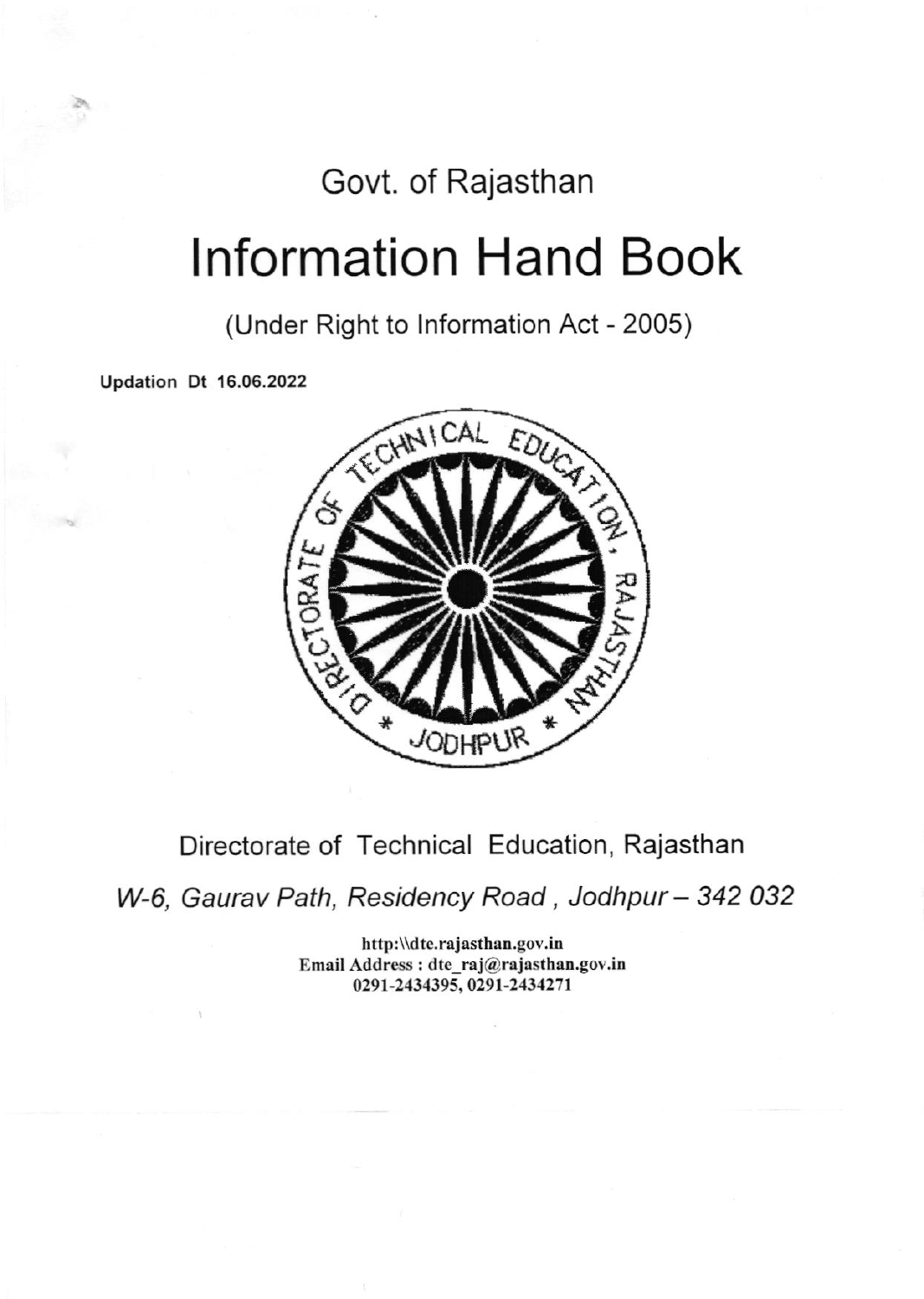## INDEX

| S. No. | <b>CONTENTS</b>                                                                  |
|--------|----------------------------------------------------------------------------------|
| 1.     | Introduction                                                                     |
| 2.     | Particulars of Organization, Functions and Duties                                |
| 3.     | Duties and Functions of Officers                                                 |
| 4.     | Rules, Regulation's Instruction, Manual and Records for Discharging Functions    |
| 5.     | Categories of documents maintained in the DTE                                    |
| 6.     | The names, designations and other particulars of the public information officers |
| 7.     | Procedure followed in decision making process                                    |
| 8.     | Employees of Directorate of Technical Education, Rajasthan, Jodhpur              |
| 9.     | Information available in electronic form                                         |
| 10.    | AICTE norms                                                                      |
| 11.    | Facilities available to citizens for obtaining information                       |
| 12.    | Other useful information                                                         |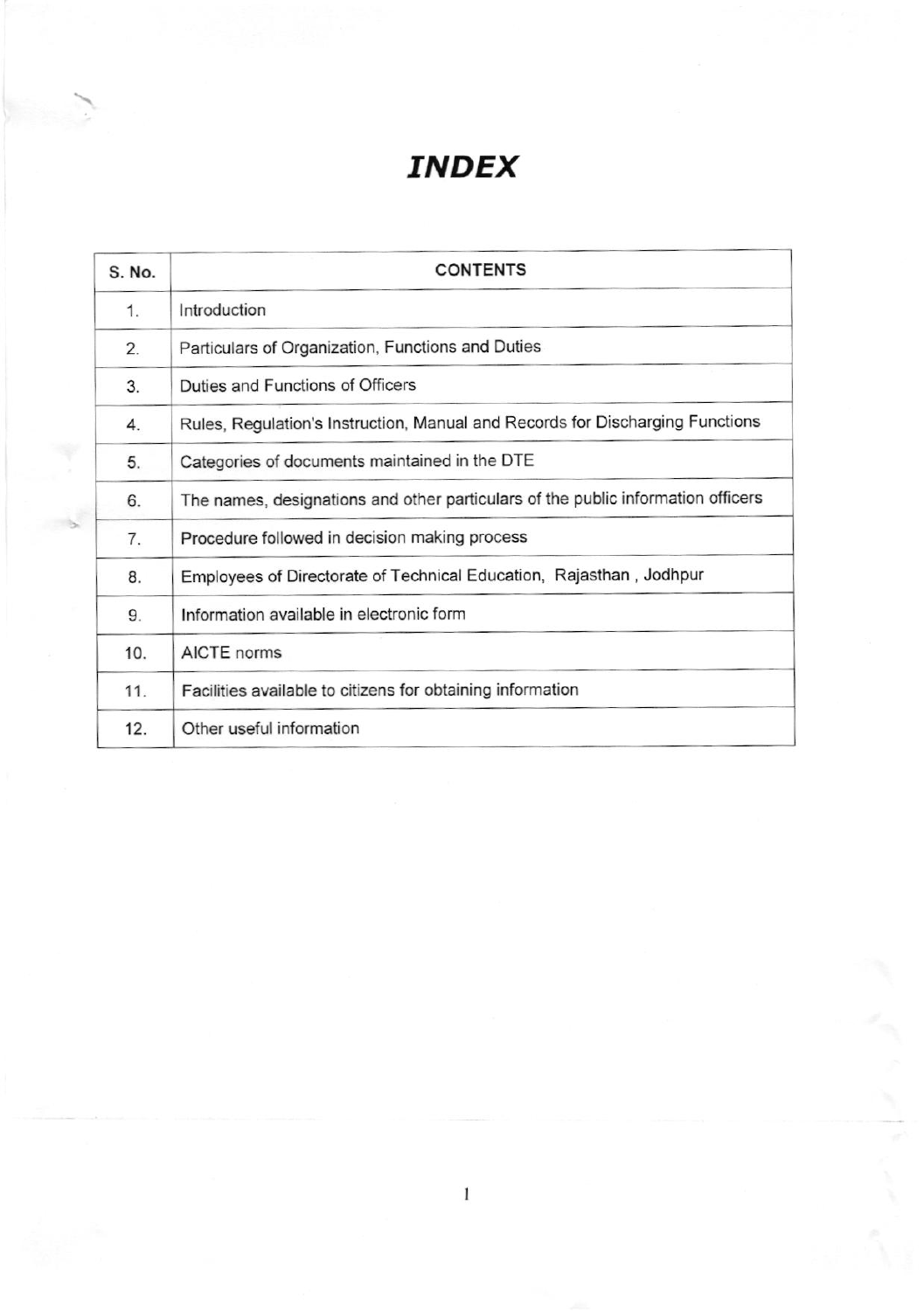## Chapter 1 Introduction

## 1.1 Background :

Government of India has passed Right to Information Act - 2005, which became effective from June 15, 2005. Under this Act, every citizen has got right to information. Keeping this in mind, this hand book has been prepared which deals with all the information related to polytechnic education wing of Directorate of Technical Education, Rajasthan, Jodhpur.

### 1.2 Objective / purpose :

To give all relevant information related with the Directorate of Technical Education, Rajasthan (polytechnic wing) under Rights to lnfomation Act 2005 to all the citizens.

## 1.3 Users:

Student eligible to take admission in polytechnic colleges and their parents or any citizen of lndia interested in Technical Education Rajasthan.

## 1.4 Definitions:

DTE: - Directorate of Technical Education, Raiasthan, Jodhpur

JDT:- Joint Director, Technical Education, Rajasthan, Jodhpur

ADT:- Assistant Director, Technical Education, Rajasthan, Jodhpur

## 1.5 Contact Person:

## State Level:

Sh. Alok Bansal, Joint Director Directorate of Technical Education, Rajasthan W6, Gaurav Path, Residency Road, Jodhpur-342032 Head Quarter Level

Sh. G.S. Sodha, Assistant Director Directorate of Technical Education, Rajasthan W-6, Gaurav Path, Residency Road, Jodhpur-342032

#### First Appleallate Authority

Sh. P.C. Makwana, Director Directorate of Technical Education, Rajasthan W-6, Gourav Path, Residency Road, Jodhpur-342032

### lnstitution level :

Principal of the Polytechnic College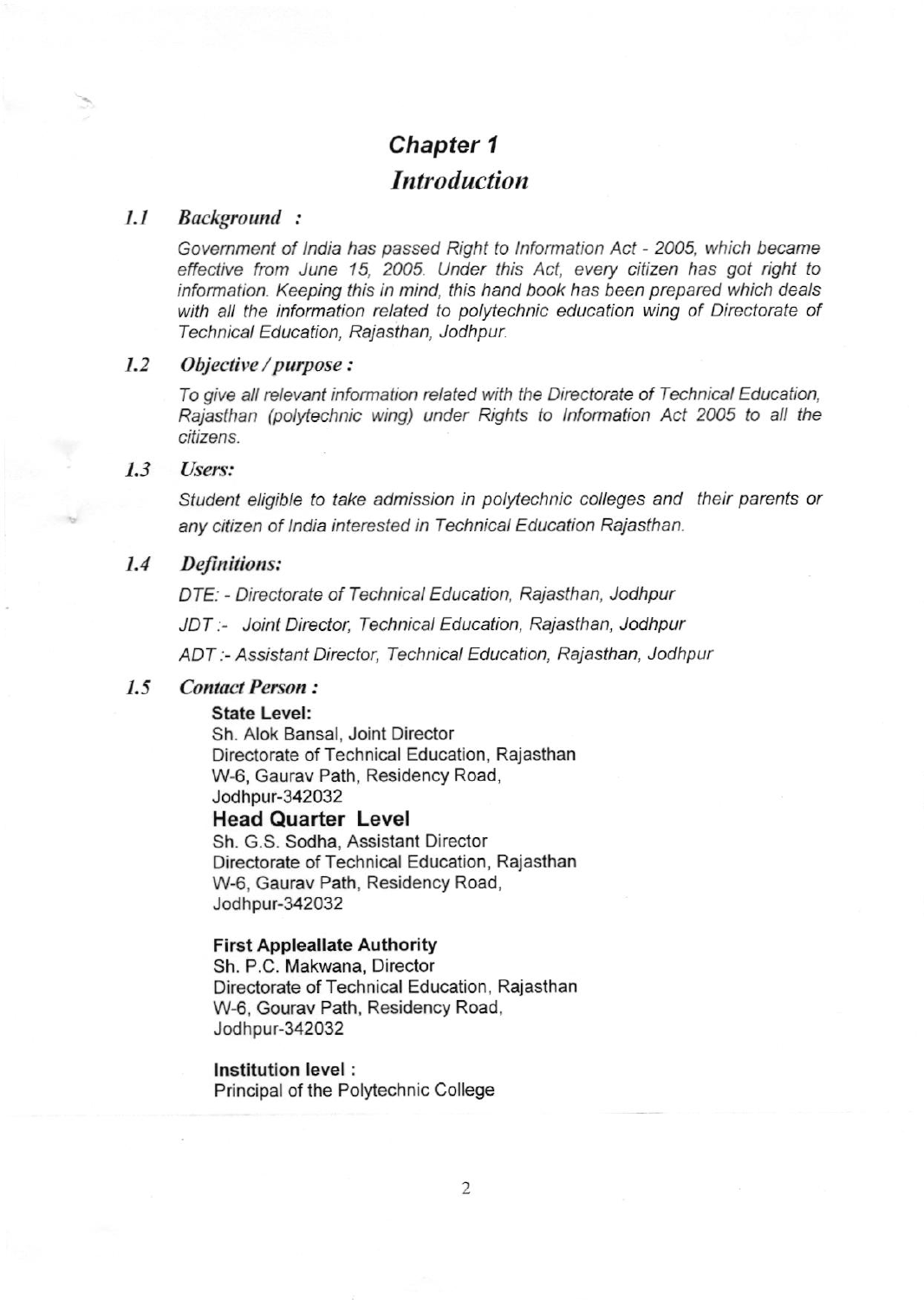## 1.6 Procedure and fee structure for getting information:<br>1. Apply to Director, Technical Education

- Apply to Director, Technical Education, Rajasthan<br>Jodhpur.
- 2. Application fee is rupees ten only (Rs. 10/-)<br>3. Additional information other than the inform
- Additional information other than the information available in Handbook can be obtained on the following fees :
	- (i) A4/A3 paper size or photocopy @ Rs. 2/- per page
	- (ii) Actual cost of big size page.
	- (iii) For the checking of records, there is no fee for first one hour and there after it will be Rs.5/- per 15 minutes duration or its part.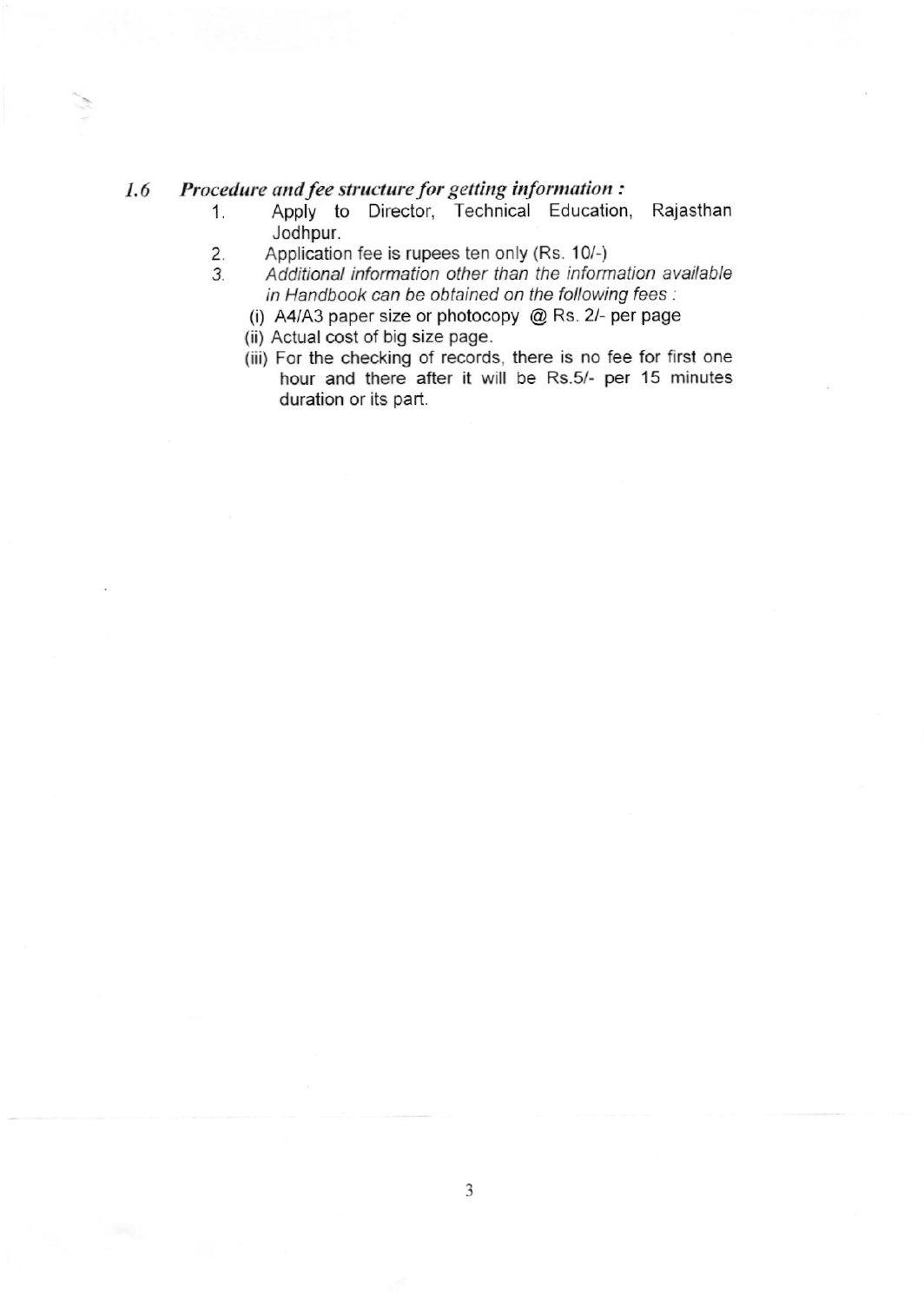## Chapter  $-2$ Particulars of Organization, Functions and Duties

## 2.1. Obiectives:

Development, management and inspection of Technical lnstitutions (Polytechnic College) in the State and policy making on all related matters of diploma technical education.

## 2.2. Mission Statement:

To be a wotld class organization, leading to technological advancement in Rajasthan by enhancing the global competitiveness of manpower and by ensuring access of high quality technical education to all sections of the society.

Vision : Enhancing the employability of the youlh.

## 2.3. Brief history :

ln pursuance of the recommendation of A.I.C.T.E., the State Government set up the Directorate of Technical Education in August, 1956, having its headquarter at Jodhpur with the objectives to plan, organize and execute the programmes of Technical Education at diploma level and work as a link between engineering colleges and the State Government.

## 2.4. Duties of the DTE:

To advise the State Government on all matters related to policy making, planning for the development, management and expansion of technical education in Rajasthan.

## 2.5. Main activities / functions :

The Directorate is primarily responsible for providing technical educational, financial and administrative management of all Polytechnic Colleges and other Diploma level lnstitutions under the overall policy guidelines laid down by the State Government.

## 2.6. List of services being provided :

- 1. Policy making for growth of technical education in Rajasthan
- 2. Planning for the integrated development of diploma level technical education in Rajasthan
- 3. Financial and administrative management of technical education in the State.
- 4. Review of technical education in the State .

## 2.7. Organizational Structure :

State Level - Principal Secretary, Deptt. of Technical Education, Rajasthan with Joint Secretary-I and Joint Secretary-II, Technical Education to assist.

Directorate - Director, Technical education, Rajasthan, with Joint Directors, Assistant Directors to assist.

Polytechnics - Principal, Polytechnic College, with Heads of Departments, Senior Lecturers and Lecturers to assist.